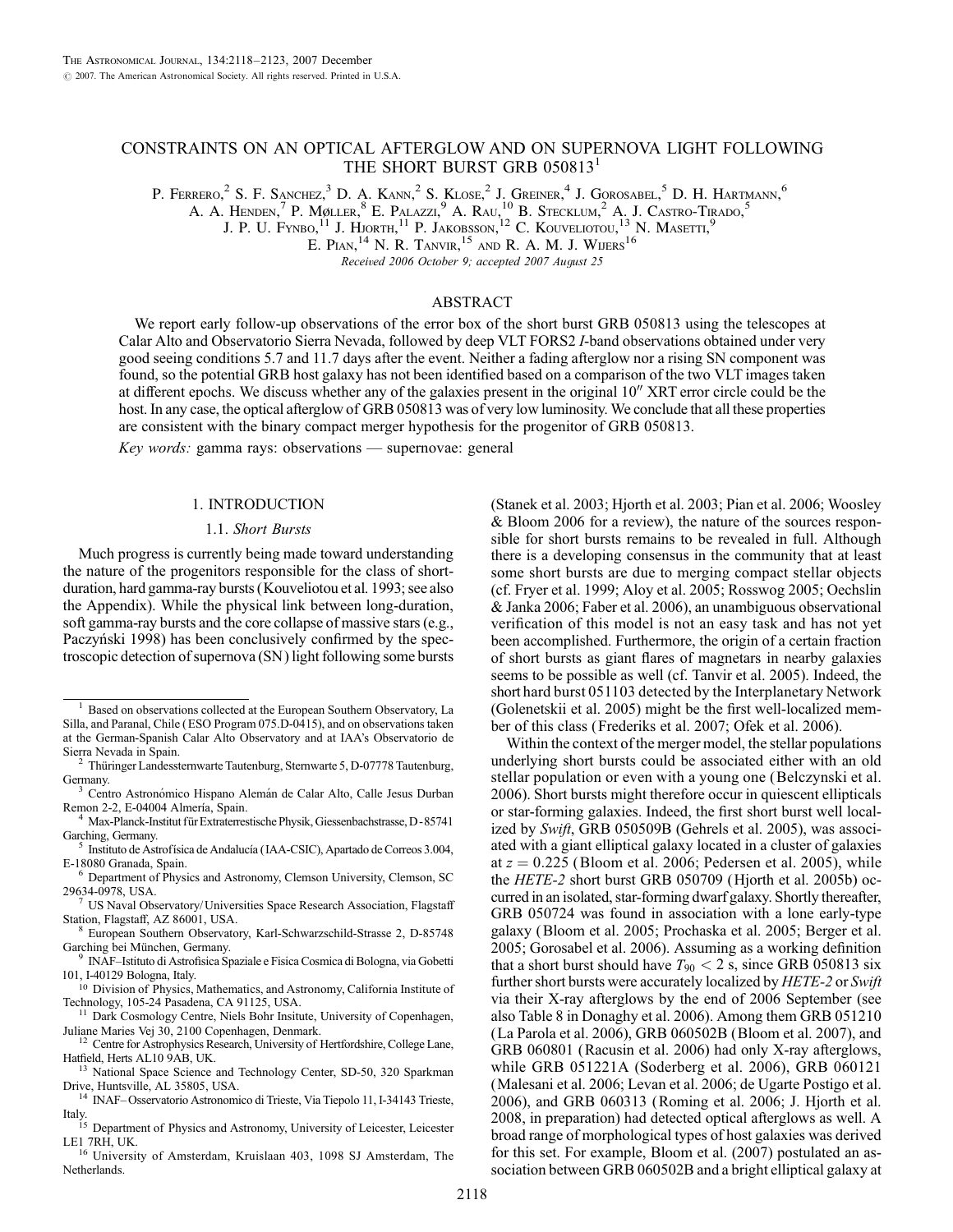a large offset at  $z = 0.287$ , while GRB 051221A is associated with an isolated star-forming dwarf galaxy (Soderberg et al. 2006), and the host of GRB 060121 might be a dusty edge-on irregular or spiral galaxy (Levan et al. 2006). This ''mixed-bag'' of host types is consistent with the idea that merging compact binaries will sample all types of galaxies, even those in which star formation turned off a long time ago. The short burst GRB 050813 belongs to the small set of short bursts for which to date it has not been possible to precisely define the host galaxy.

### 1.2. GRB 050813

According to its observed duration  $(T_{90}$ , see below), GRB 050813 can be associated with the class of short bursts with very high (99.9%) probability (Donaghy et al. 2006). In addition, its measured spectral lag is consistent with zero, another important property of short bursts (Norris & Bonnell 2006; Donaghy et al. 2006). Furthermore, the small original Swift XRT error circle encompasses parts of an anonymous cluster of galaxies with ellipticals inside and close to the error circle (Gladders et al. 2005; Gorosabel et al. 2005; Prochaska et al. 2006). Taken together, these observations suggest that GRB 050813 should be considered as a typical short burst.

GRB 050813 was detected by the Swift satellite on 2005 August 13, 6:45:09.76 UT (Retter et al. 2005). Its duration in the 15–350 keV band was  $0.6 \pm 0.1$  s (Sato et al. 2005), making it the third short burst after GRBs 050509B and 050724 that Swift localized quickly and precisely. It is reminiscent of GRB 050509B, which had a very faint X-ray afterglow (Gehrels et al. 2005). Ground analysis of the X-ray data revealed a faint, uncataloged source at coordinates  $\alpha = 16^{\text{h}}07^{\text{m}}57.0^{\text{s}}, \delta = +11^{\circ}14'52''$  $($ J2000.0 $)$  with an uncertainty of 10 $^{\prime\prime}$  radius (Morris et al. 2005). This position was later refined by Moretti et al. (2006) to  $\alpha =$  $16^{h}07^{m}57.07^{s}$ ,  $\delta = +11^{\circ}14'54.2''$  (J2000.0) with an uncertainty of 6.5" radius; an even smaller error region was reported by Prochaska et al. (2006). No optical or near-infrared afterglow candidate was found. Li (2005) reported an unfiltered upper limit of 18.6 mag at 49.2 s after the burst. UVOT observations started 102 s after the trigger, and a 3  $\sigma$  upper limit of  $V = 19.1$  was derived from a 188 s exposure (Blustin et al. 2005). Sharapov et al. (2005) found a limiting *I*-band magnitude of  $\sim$ 21 at 10.52 hr after the burst, while Bikmaev et al. (2005) reported an R-band upper limit of  $\sim$ 23 at 12.75 hr after the event.

Spectroscopy of galaxies close to and inside the XRT error circle revealed a mean redshift of  $z = 0.72$  (Berger 2005; Foley et al. 2005; Prochaska et al. 2006), indicating the possibility that this may also be the redshift of the GRB. This was later refuted by Berger (2006), who argued that the host is a background galaxy at a (photometric) redshift of about 1.8, possibly related to a background cluster of galaxies. This would make GRB 050813 the second most distant (after GRB 060121; de Ugarte Postigo et al. 2006; Levan et al. 2006) short burst for which a redshift could be estimated.

Here we report on a deep follow-up observing campaign of GRB 050813 with telescopes at Paranal, Chile, as well as at Calar Alto and at the Observatorio Sierra Nevada (OSN ), Spain. The constraints we can set on any SN component following this burst, as well as the faintness of its optical afterglow, match well what is known so far about the properties of short bursts. Throughout this paper we adopt a universe model with  $H_0 = 71$  km s<sup>-1</sup> Mpc<sup>-1</sup>,  $\Omega_M = 0.27$ , and  $\Omega_{\Lambda} = 0.73$  (Spergel et al. 2003), which for  $z =$ 0:72 yields a distance modulus of 43.22 mag. The luminosity distance is  $1.36 \times 10^{28}$  cm, and 1" corresponds to 7.23 kpc. If  $z = 1.8$ , the corresponding numbers are 45.7 mag,  $4.26 \times 10^{28}$ cm, and 8.55 kpc.

TABLE 1 Observing Log of the GRB 050813 Field

| Date<br>(days) | $t-t_0^{\rm a}$<br>(days) | $\text{Mag}^b$ | Exposure<br>(s) | Filter | Telescope           |
|----------------|---------------------------|----------------|-----------------|--------|---------------------|
| 13.8333        | 0.5519                    | 22.8           | $10 \times 600$ |        | $1.5 \text{ m}$ OSN |
| $13.8708$      | 0.5894                    | 23.3           | $23 \times 180$ | R      | 2.2 m CAFOS         |
| $14.8475$      | 1.5661                    | 23.1           | $24 \times 300$ | R      | 2.2 m CAFOS         |
| $19.0606$      | 5.7792                    | 25.1           | $10 \times 200$ | I      | 8.2 m FORS2         |
| $24.9901$      | 11.7087                   | 25.5           | $10 \times 200$ |        | 8.2 m FORS2         |

 $a_{t0}$  = 2005 August 13.2814, the time of the burst. All dates refer to 2005 August and give the time of the start of the first exposure.<br><sup>b</sup> The limiting magnitude of the combined image.

# 2. OBSERVATIONS AND DATA REDUCTION

A first imaging of the GRB error box was performed with the 1.5 m telescope at OSN and the Calar Alto 2.2 m telescope equipped with CAFOS starting 0.5 days after the burst (Gorosabel et al. 2005). Unfortunately, these observations resulted only in upper limits for the magnitude of any optical transient (Table 1). In order to set constraints on a rising SN component, we then carried out deep follow-up observations using VLT FORS2 in standard resolution (SR) imaging mode with a scale of  $0.25''$  pixel<sup>-1</sup> (field of view 6.8'  $\times$  6.8'). Observations were performed in the Bessel *I* band in order to minimize the potential influence of host extinction on the discovery of a fading (afterglow) or a rising (supernova) source. A first run was performed on August 19.061–19.088 UT, 5.8 days after the burst. Ten frames were obtained, each with 200 s exposure time each. Seeing conditions were very good,  $\sim 0.5$ ". A second run using the same instrumental setup was performed on August 24.990-25.017 UT, 11.7 days after the burst. Atmospheric seeing conditions were even better than during the first observing run, approaching 0.35". Both nights were photometric.

The FORS2 images were bias-subtracted and flat-fielded with the standard reduction procedures provided within  $IRAF<sup>17</sup>$  Frames obtained on the same night and in the same band were summed together in order to increase the signal-to-noise ratio. Photometry was performed with standard point-spread function (PSF) fitting using the DAOPHOT II image data analysis package PSFfitting<sup>18</sup> algorithm (Stetson 1987) within the MIDAS platform.<sup>19</sup> In addition, we performed aperture photometry using the IRAF aperture photometry package APPHOT.

Additional spectroscopic observations covering the entire original  $r = 10$ <sup>n</sup> XRT error circle (Morris et al. 2005) were performed with the VIMOS Integral Field Unit at the ESO VLT starting 20 hr after the burst. Unfortunately, these observations could not be implemented in this study due to technical problems with the data.

Figure 1 shows the *Swift* XRT 90% containment radius reported by Morris et al. (2005; *large circle*), the refined error circle by Moretti et al. (2006; small circle) and, as a small ellipse, the reanalyzed X-ray error box (68% containment radius) given by Prochaska et al. (2006). In the original  $r = 10<sup>0</sup>$  XRT error circle we identify 11 sources, designated by the letters C, D, E, F, and the numbers 1–7. Note that  $B = X$ ,  $C = B$ ,  $4 = B^*$ , and  $E = C$  in the nomenclature of Prochaska et al. (2006). The X-ray error box published by Prochaska et al. (2006) contains only two sources, of which source 6 is the one identified by Berger (2006) as the

<sup>&</sup>lt;sup>17</sup> See http://iraf.noao.edu. 18 The PSF-fitting photometry is accomplished by modeling a two-dimensional Gaussian profile with two free parameters (the half-width at half-maxima along xand y-coordinates of each frame) on at least five unsaturated bright stars in each image. <sup>19</sup> See http://www.eso.org/sci/data-processing/software/esomidas.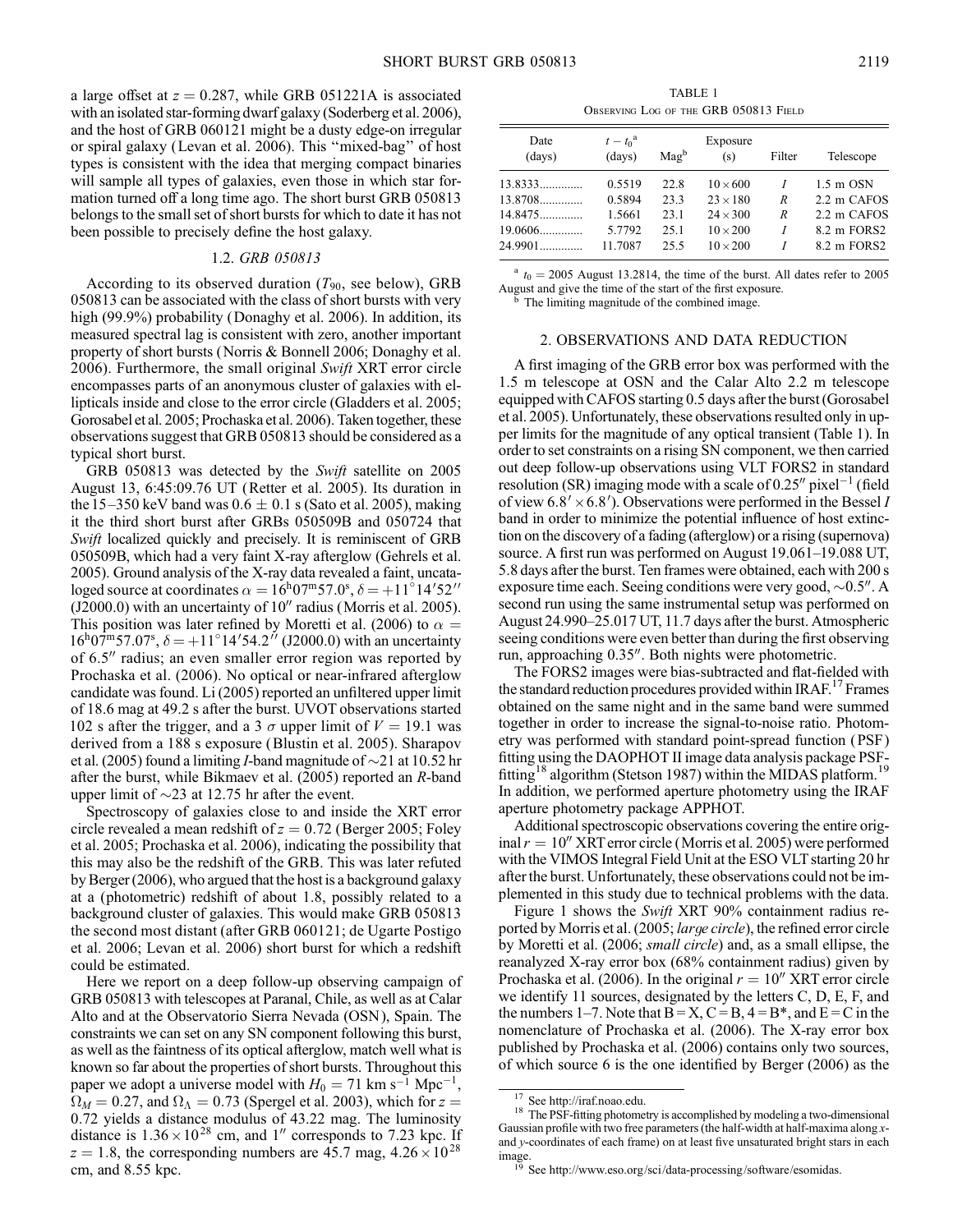

FIG. 1.—VLT *I*-band image of the GRB field obtained 11 days after the burst, showing the original 10" (radius) XRT error circle of GRB 050813 (Morris et al. 2005; large circle), the refined error circle by Moretti et al. (2006; small circle centered around source 4), the revised error ellipse ( Prochaska et al. 2006), the refined error circle by Butler (2007; small circle centered around source 7), and the objects listed in Tables 2 and 3.

possible host galaxy possibly related to a cluster of galaxies (Berger 2008) at  $z = 1.8$ . Nothing can be said at this stage about the redshift of source 7, however. Here we assume that it is a member of the cluster of galaxies at  $z = 0.72$  (Berger 2005; Foley et al. 2005; Prochaska et al. 2006).

#### 3. RESULTS

Our two FORS2 observing runs were arranged such that they would allow us to search for a fading (afterglow), as well as for a rising (supernova), component following GRB 050813, supposing  $z = 0.72$ . Initially we searched for a transient isolated point source in the original 10" XRT error circle, but we did not find one. The fact that sources 2, 5, and 6 (Fig. 1; Table 2) are not detected in the combined image of the first VLT FORS2 observing run might be due to the presence of the Moon, causing an enhanced sky background level. During the second FORS2 run the sky background was much lower and the seeing even better than during the first observing run. We conclude that any well-isolated afterglow or supernova in this field was fainter than the magnitude limits at the time of the two FORS2 observing runs,  $I = 25.1$  and 25.5, respectively.

# 3.1. Search for a Fading Afterglow Component

Based on our deep FORS2 observing runs, we searched for a potential fading afterglow superimposed on the brightest extended sources (galaxies) in the field (Table 3). No evidence for variability due to an underlying transient source was found. Prochaska et al. (2006) identified objects C and E as elliptical galaxies (Fig. 1), with C being the most likely host candidate based on its location relative to their revised elliptical error circle. In our images source E appears to have an irregular halo, which does not support its classification as an elliptical. Image subtraction did not reveal any transient source superimposed on this galaxy.

TABLE 2 The Photometry of the Fainter Sources in the XRT Error Circle

| No. <sup>a</sup>                  | $R.A.^b$    | $Decl^b$       | <i>I</i> Run $1^{\circ}$ | $I$ Run $2^c$    |
|-----------------------------------|-------------|----------------|--------------------------|------------------|
| $1$                               | 16 07 57.00 | $+11$ 14 43.83 | 24.7 < I < 24.9          | 24.4 < I < 25.4  |
| $2 \left( \frac{1}{2} \right)$    | 16 07 56.85 | $+11$ 14 42.91 | >25.1                    | 24.4 < I < 25.5  |
| $3$                               | 16 07 56.66 | $+11$ 14 43.58 | $24.69 \pm 0.24$         | $24.44 + 0.10$   |
| $\overline{4}$ and $\overline{4}$ | 16 07 57.07 | $+11$ 14 53.65 | $24.63 \pm 0.30$         | $24.67 \pm 0.13$ |
| $5$                               | 16 07 56.40 | $+11$ 14 48.35 | >25.1                    | $25.47 \pm 0.25$ |
| $6$                               | 16 07 56.91 | $+11$ 14 55.91 | >25.1                    | $25.64 + 0.28$   |
| 7                                 | 16 07 57.07 | $+11$ 14 57.43 | 24.7 < I < 25.1          | $25.41 + 0.25$   |

NOTE.—Units of right ascension are hours, minutes, and seconds, and units of declination are degrees, arcminutes, and arcseconds.<br>
<sup>a</sup> The numbering follows Fig. 1.<br>
<sup>b</sup> Epoch J2000.0.<br>
<sup>c</sup> Run 1 and run 2 refer to the first and second VLT FORS observations,

respectively.

In order to obtain an upper limit on the possible detection of an afterglow (or a SN) in the first (second) epoch FORS2 image superimposed source E, we artificially added point sources of different magnitudes to E and then performed aperture photometry. These point sources were selected from the second epoch image. All pixels of the second epoch image were then set to zero except the pixels of the selected point source of known magnitude, and the resulting image was then shifted and added to the first-epoch image. This analysis showed that we would have been able to detect (at 3  $\sigma$ ) a fading afterglow superimposed on this galaxy if its *I*-band magnitude had been 23.5 at the time of the first FORS2 observation.

#### 3.2. Upper Limits on a Rising Supernova Component

One of the main observational characteristics of a short burst should be the absence of a SN component in the late-time afterglow (Hjorth et al. 2005a), as the merger is not expected to result in the kind of radioactivity-powered optical display typical for thermonuclear (Type Ia) and core-collapse (Types II and Ib/c) supernovae. However, mergers may have subrelativistic explosions with low amounts of ejected mass (Li & Paczyński 1998; Kulkarni 2005), but they should have small luminosities. In agreement with these expectations, strong upper limits could be set so far on any potential SN component accompanying short bursts (cf. Hjorth et al. 2005a; Fox et al. 2005).

The constraints we can place on a rising SN component for GRB 050813 are less severe, given the potentially relatively high redshift of this burst. For the cosmological parameters employed

TABLE 3 THE OBJECTS USED FOR THE CALIBRATION OF THE PHOTOMETRY  $(A, B, F, G, H, I)$ and the Brightest Galaxies in the XRT Error Circle (C, D, E)

| No. <sup>a</sup> | $R A^b$     | Decl <sup>b</sup> |                  |  |
|------------------|-------------|-------------------|------------------|--|
| A                | 16 07 57.72 | $+11$ 15 02.24    | $24.68 + 0.35$   |  |
|                  | 16 07 57.50 | $+11$ 15 02.13    | $21.83 \pm 0.09$ |  |
|                  | 16 07 57.19 | $+11$ 14 53.15    | $22.43 + 0.12$   |  |
| $D$              | 16 07 57.16 | $+11$ 14 46.86    | $23.38 + 0.22$   |  |
|                  | 16 07 57.01 | $+11$ 14 47.61    | $22.74 + 0.28$   |  |
| $F$              | 16 07 56.85 | $+11$ 15 01.80    | $20.88 + 0.03$   |  |
|                  | 16 07 56.66 | $+11$ 15 02.87    | $23.61 + 0.19$   |  |
| H                | 16 07 56.53 | $+11$ 15 01.11    | $22.85 + 0.14$   |  |
| I                | 16 07 56.10 | $+11$ 14 47.34    | $23.50 + 0.17$   |  |

NOTE.—Units of right ascension are hours, minutes, and seconds, and units of declination are degrees, arcminutes, and arcseconds.<br><sup>a</sup> The numbering follows Fig. 1.<br><sup>b</sup> Epoch J2000.0.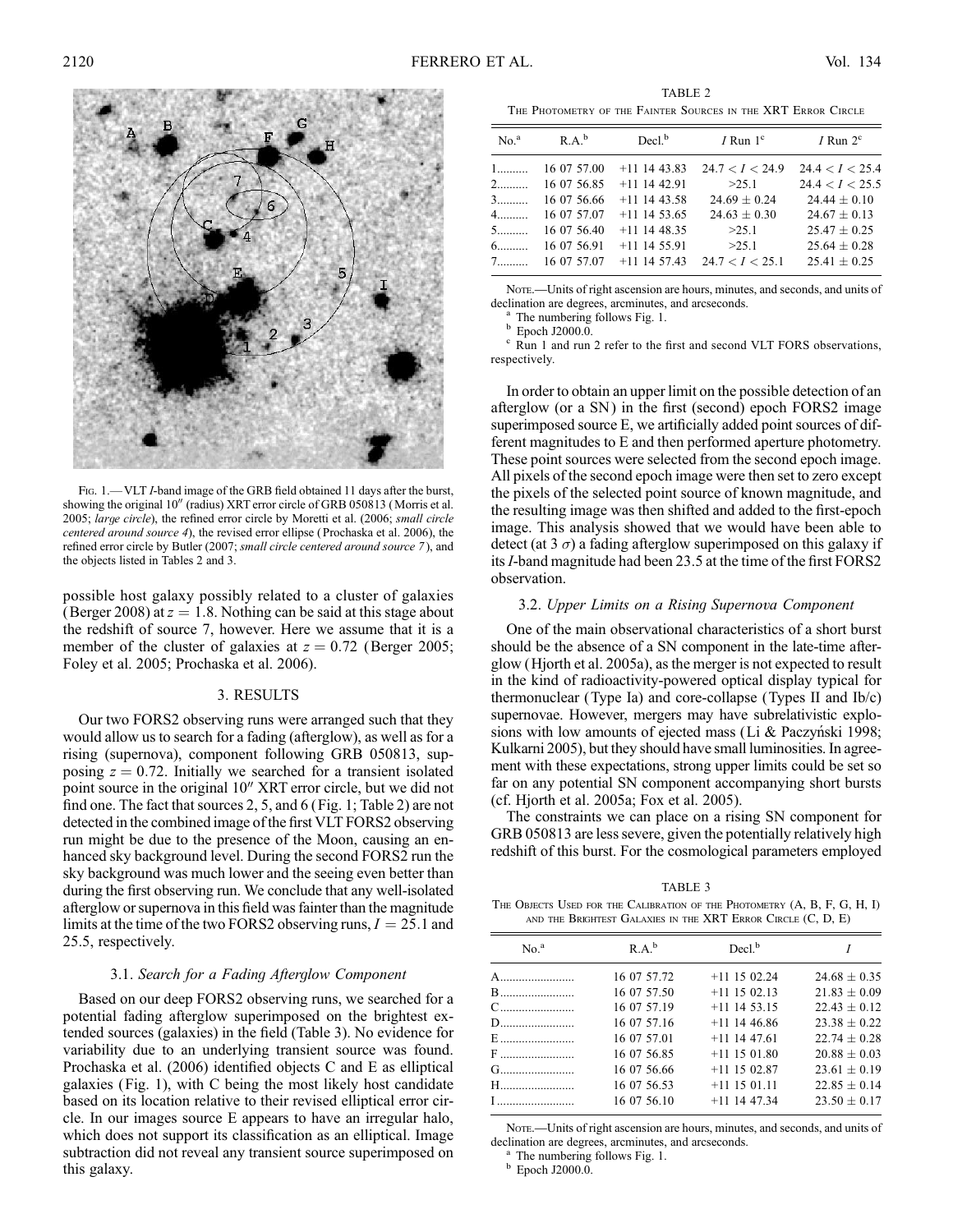here, SN 1998bw (Galama et al. 1998) redshifted to  $z = 0.72$ would have magnitudes of  $I = 24.7$  and 23.9 during our first and second VLT FORS observing run, respectively, after taking into account a Galactic reddening of  $E(B - V) = 0.056$  mag (Schlegel et al. 1998) in the direction of GRB 050813. At that brightness level we would have detected the SN if it were not superimposed on a much brighter host or strongly extinguished by dust. More precisely, we conclude that at the time of our second FORS2 observation any supernova following GRB 050813 would have been at least about 1.5 mag less luminous than SN 1998bw. While constraints placed on any SN component underlying the afterglow of, e.g., GRB 050509B (Hjorth et al. 2005a) and GRB 050709 (Fox et al. 2005; Covino et al. 2006) are much stronger, this makes a potential SN component following GRB 050813 already fainter than any of the 11 GRB SNe of long bursts known to date (Ferrero et al. 2006, their Fig. 6).

On the other hand, we would have been able to detect (at 3  $\sigma$ ) a rising SN component superimposed on the bright galaxy E (Fig. 1) only if its I-band magnitude had been 23.5 at the time of the second FORS2 observation. In other words, a SN 1998bw—like component would be missed in this case. The same holds for a typical Type Ia supernova (Krisciunas et al. 2003), which would have had  $I = 26.9$  and 25.4 at the time of our first and second FORS2 observing run, respectively.

#### 4. DISCUSSION

Short bursts, by phenomenological classification introduced by Kouveliotou et al. (1993), are bursts whose  $T_{90}$  duration measured with BATSE is less than 2 s. Even though it was already known in the 1990s that  $T_{90}$  is a function of energy (and of detector properties), this definition, because of its simplicity, has been widely used even in the HETE-2 and the Swift eras. In principle, having now much more observational data at hand for individual bursts than in the BATSE era, this phenomenological definition/classification scheme calls for a more accurate, namely, physical, classification scheme.

It is clear that the classification of individual bursts with respect to the nature of their progenitor is difficult. Recent investigations have tackled this problem and have led to the suggestion of much more than just one criterion in order to classify a GRB (Donaghy et al. 2006; Norris & Bonnell 2006). As long as no consensus has been reached in the literature on what the ultimate criteria are for a burst to be classified as being due to a merger event, in several cases only arguments that favor one scenario over the other (merger vs. collapse) can be provided. The detection or nondetection of a SN signal plays a key role in this approach but has come into question recently (see Gehrels et al. 2006; Fynbo et al. 2006; Della Valle et al. 2006; Gal-Yam et al. 2006; Zhang 2006). This leaves the nature of the host galaxy as the strongest argument to detect a GRB due to a merger event, namely, if the host is an elliptical galaxy. But the potentially broad range in merger times and hence distances of the merger events from their host galaxies (cf. Belczynski et al. 2006) might also call into question the application of this criterion. GRB 050813 belongs to those bursts that demonstrate all these problems in detail.

One of the main goals of our observing runs was the localization of the afterglow, and hence the identification of the GRB host galaxy. Basically, the host cannot be identified with certainty, and we have to consider other arguments that favor or disfavor any galaxy visible on the deep FORS2 I-band images of the XRT error circle as the potential host. GRB 050813 then joins the increasing list of short bursts with no detected optical afterglow, starting with GRB 050509B (Bloom et al. 2006; Castro-Tirado et al. 2005; Gehrels et al. 2005; Hjorth et al. 2005a). Using the



FIG. 2.— The *I*-band light curves of all afterglows from the Golden Sample of Kann et al. (2006) after correction for Galactic and host extinction and after shifting them to a common redshift of  $z = 0.72$ , the potential redshift of GRB 050813. Two long GRB supernova rebrightenings are indicated. Also shown are the I-band afterglows of the short bursts GRB 050709, 050724, 051221A, and 060121 shifted in a similar way, and our upper limits on any afterglow or supernova from GRB 050813 (upside-down triangles). For GRB 060121 a redshift of  $z = 4.6$  (de Ugarte Postigo et al. 2006) is assumed here.

upper limits on the afterglow of GRB 050813 (Table 1), we can follow Kann et al. (2006) and place the properties of this afterglow in the context of other known GRB afterglows (Fig. 2). The long-burst afterglows shown in Figure 2 by solid lines are those from the ''Golden Sample'' of Kann et al. (2006), i.e., those that have sufficient *I*-band data. In addition, we analyzed the available afterglow data on the short bursts GRB 050709 (Hjorth et al. 2005b; Fox et al. 2005; Covino et al. 2007), GRB 050724 (Berger et al. 2005; Malesani et al. 2007), GRB 051221A (Soderberg et al. 2006), and GRB 060121 (Levan et al. 2006; de Ugarte Postigo et al. 2006) in an analogous way and also included them in Figure 2 (see the Appendix for details). As can be seen, short-burst optical afterglows are intrinsically very faint, with the afterglows of GRB 050724 and GRB 051221A being about 3 mag fainter than any long-burst afterglow in the sample, and GRB 050709 being 4 mag fainter at 1 day after the burst and assuming  $z = 0.72$  (in agreement with the predictions for short-burst afterglows; Panaitescu et al. 2001). They are also significantly fainter than intrinsically faint afterglows of some long GRBs, such as GRB 021211. Only the afterglow of GRB 060121 is comparable with the typical afterglows of long GRBs. The upper limits on the optical afterglow of GRB 050813 show that its luminosity was also far below typical luminosities of (extinction-corrected) afterglows of long bursts. On the other hand, it matches the luminosity region occupied so far by the afterglows of the short bursts (with GRB 060121 being the only exception).

Figure 1 shows that there are only two sources in the XRT error ellipse (Prochaska et al. 2006), while there are at least three additional sources in the refined error circle (Moretti et al. 2006). The former might favor a burst related to the very faint sources 6 and 7 (source 6 appears pointlike in our images), but it does not even exclude an event in the outer halo of source C, an elliptical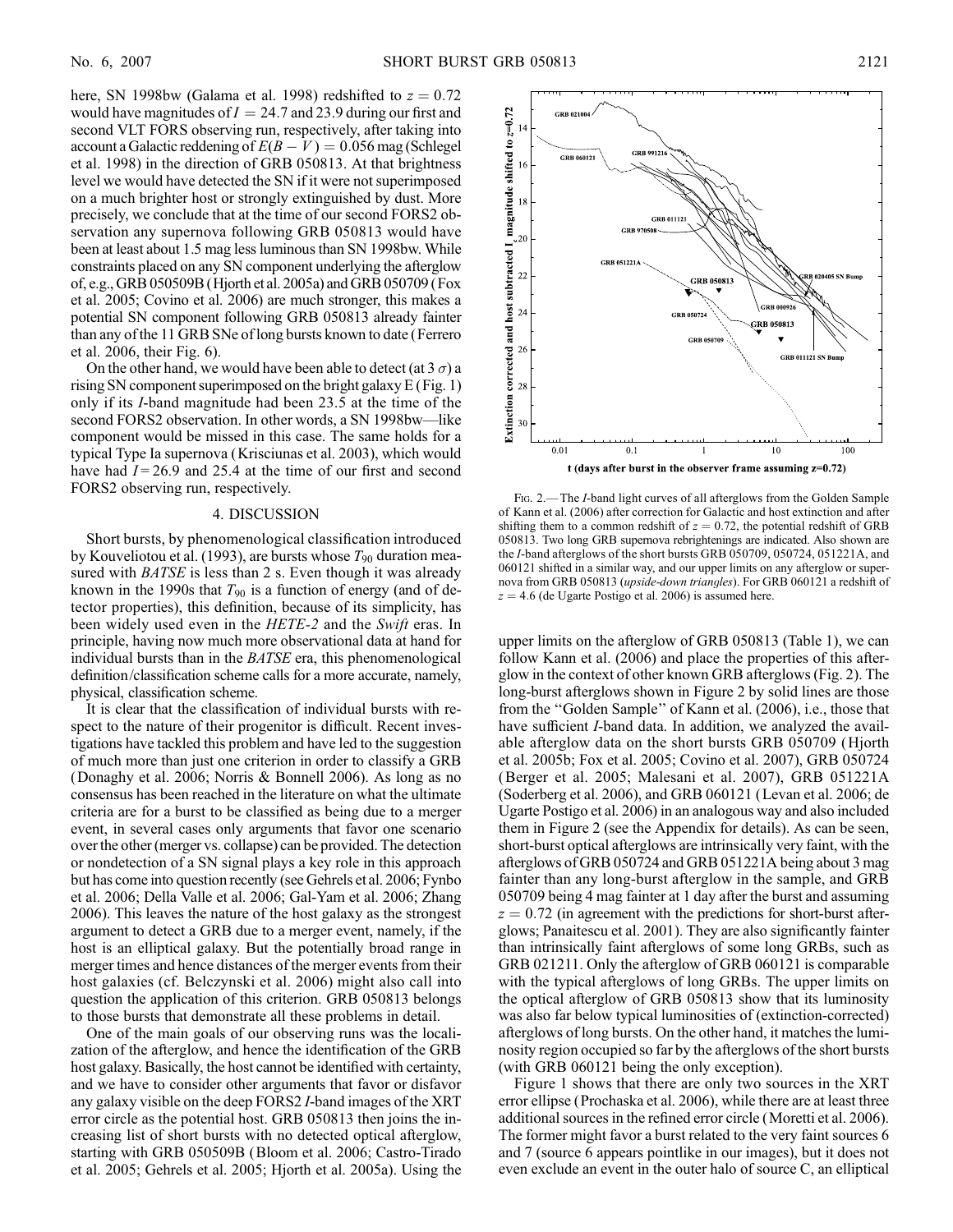

Fig. 3.— Same as Fig. 2, but for a redshift of 1.8.

galaxy at a redshift of 0.719 (Prochaska et al. 2006). The minimum distance between the border of the error ellipse and the center of this galaxy is  $3.2^{\prime\prime}$ , corresponding to a projected distance of 23 kpc. This is less than the projected distance of the error circle of GRB 050509B from the center of its suspected host, an elliptical galaxy at a redshift of  $z = 0.225$  (Gehrels et al. 2005). In addition, the minimum angular distance between source E and the border of the error ellipse is  $7.1$ ", corresponding to a projected distance of 51 kpc. Even this is within the range predicted by recent models of merging compact objects (see Belczynski et al. 2002; Perna & Belczynski 2002). The error circle determined by Moretti et al. (2006) is much larger, and thus allows not only source C but also galaxy E at  $z = 0.73 \pm 0.01$  (Prochaska et al. 2006) to be the potential host of GRB 050813. This galaxy was classified by Prochaska et al. (2006) as an elliptical galaxy, while our images show morphology that points either to a spiral or to an irregular galaxy. The nature of the fifth, pointlike source in the refined error circle, source 4, remains undetermined.

While this paper was submitted, a new revised XRT error circle was reported by Butler (2007). This revised error circle is  $3.8$ <sup> $\prime\prime$ </sup> in radius and centered close to a faint edge-on galaxy. This galaxy (source 7; see Fig. 1) was only marginally detected during the first FORS observations. A comparison with the second FORS observations 6 days later does not provide convincing evidence for a photometric variability due to an underlying point source.

To summarize, our optical data do not reveal either an afterglow or a SN component. If GRB 050813 was occurring in a cluster of galaxies at a redshift of  $z = 0.72$ , as might be indicated by the surrounding galaxy population, then its projected distance from its potential host galaxy could have been of the order of less than 4 to some dozen kpc, depending on the chosen potential host galaxy. The nondetection of the afterglow is well in accord with the faintness of optical afterglows following short bursts (Fig. 2). On the other hand, if the burster had been at  $z = 1.8$  (Berger 2006), no SN 1998bw—like component would have been detectable in our images, and any afterglow component would have been correspondingly fainter than in the former case (Fig. 3). But even in this case the upper limits we can set on any optical afterglow are consistent with the hypothesis that GRB 050813 was a typical member of the short bursts.

We thank the staff at ESO/ Paranal, in particular C. Dumas, P. D. Lynam, P. Gandhi, N. Huélamo, and E. Jehin, for performing the observations and for additional efforts related to that. We thank the CAHA and OSN staff for excellent support during some of the observations presented here. P. F., D. A. K., and S. K. acknowledge financial support from DFG grant Kl 766/13-2 and from the German Academic Exchange Service (DAAD) under grant D/05/54048. The research activity of J. G. is supported by the Spanish Ministry of Science through projects AYA 2004- 01515 and ESP 2005-07714-C03-03. We thank the second referee for a rapid reply and a constructive report.

#### APPENDIX

# THE LIGHT CURVES OF THE SHORT-BURST AFTERGLOWS

In Figure 2 we included those four GRBs that have both an optical afterglow and a redshift derived from either host galaxy spectroscopy or photometry (GRB 060121; de Ugarte Postigo et al. 2006) up to 2006 October.

We take data from the following works: GRB 050709 (Hjorth et al. 2005b; Fox et al. 2005; Covino et al. 2006), GRB 050724 (Berger et al. 2005; Malesani et al. 2007), GRB 051221A (Soderberg et al. 2006), and GRB 060121 (Levan et al. 2006) de Ugarte Postigo et al. 2006).

For GRB 050709, we derive a decay slope of  $\alpha = 1.68 \pm 1.68$ 0.15 from the  $R_C$ -band light curve. Fox et al. (2005) noted that the late Hubble Space Telescope (HST) data indicate a steepening of the light-curve decay, possibly due to a jet break. Using the  $R_C$ -band decay index, we find a rebrightening (significant at the 5  $\sigma$  level) in the HST data, but only marginal evidence that the afterglow is fainter than expected from the early decay in the last HST detection. This result is in accordance with Watson et al. (2006). The light curve shown in Figure 2 is composed of the  $R_C$  data shifted to the HST F814W zero point, plus the HST data. From the  $V, R_C, F8, K'$  spectral energy distribution (SED), we derive a steep uncorrected spectral slope  $\beta_0 = 1.71 \pm 0.17$ . This is indicative of additional source-frame extinction. As the host is a blue dwarf galaxy (Fox et al. 2005), we assumed SMCtype dust (Pei 1992). A free fit implies  $\beta = 0.26 \pm 1.16$  and a host extinction of  $A_V$ (host) = 1.46  $\pm$  1.07 mag, a very high value indeed. As the single  $K'$  data point has a very large error (0.7 mag), this value may not be trustworthy. For a progenitor that has traveled far from its birthplace, an unstratified surrounding medium is expected (density  $\rho \propto r^0$ ). We fixed  $\beta$  to the value derived from the prebreak decay slope  $\alpha_1$ , and find  $\beta = 1.12$  and  $A_V$ (host) = 0.67  $\pm$  0.19 mag. We used these parameters to correct and shift the light curve.

For GRB 050724, the Galactic extinction is high and not well determined. We follow Malesani et al. (2007), who argue, based on the X-ray—to—optical SED, for  $E_{B-V} = 0.49$ . After correcting for this extinction, we find  $\beta = 0.76 \pm 0.07$  and no evidence for source-frame extinction, in accordance with Malesani et al. (2007). The light curve is mostly  $I_C$  data anyway; we add  $V, R_{\rm C}$ , and  $K$  data shifted to the  $I_{\rm C}$  zero point.

In the case of GRB 051221A, we find that the light curve decays as a single power law with a slope  $\alpha = 0.94 \pm 0.03$ , in accordance with Soderberg et al. (2006). We derive a flat spectral